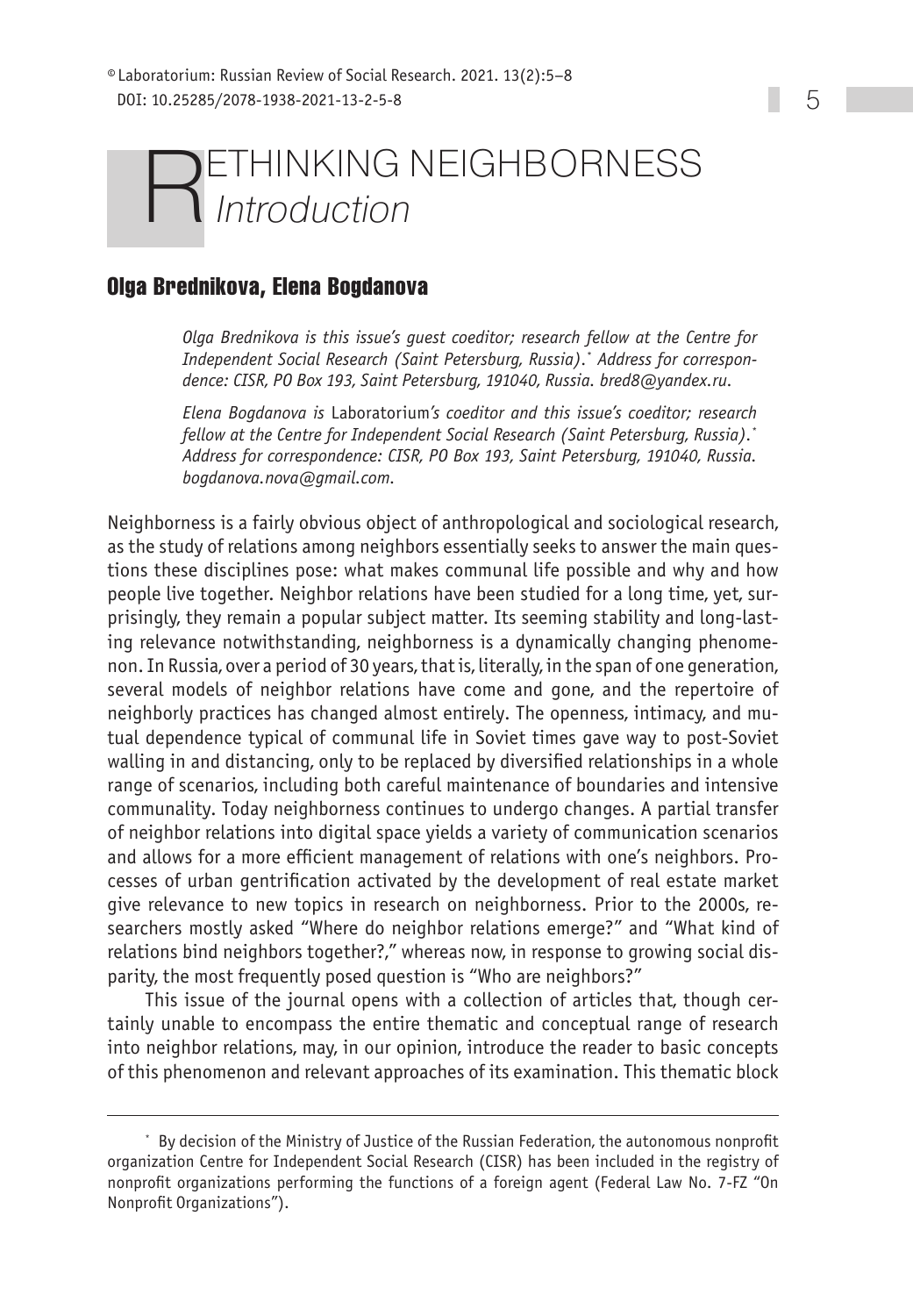6 **Introduct ion**

includes studies of neighborness in new subdivisions, where relationships among neighbors are only beginning to form, and in the old areas of megacities with their long-standing models of neighbor relations, perhaps even going back to the quite distant past; there are also articles on direct neighbor interactions and relationships taking place in cyberspace. Our authors take advantage of different sources and methodologies. They work with traditional interviews and observations but also with internet message boards and museum installations that are so relevant and crucial for the understanding of contemporary realities. At least three texts in this thematic block are autoethnographic: they grew out of personal experience or address personal experience as part of the study, for self-reflection becomes an entry point into studying themes so self-evident and universal (like neighbor relations) that they are often hard to analyze precisely due to their mundanity.

Geographically, studies presented in this thematic block are limited to two Russian megacities: Saint Petersburg and Moscow. These cities' experience is undoubtedly far from universal and may not always be applicable to other localities and cases. Nevertheless, we believe that precisely the scale of these cities, their heterogeneity and diversity represent neighbor relations in all their variety and may provide a good understanding of the phenomenon in general.

This thematic block of *Laboratorium* came together as a result of many years of research collaboration executed in two stages: as "The Layered Cake of Russian-Finnish Neighborness: Everyday Interactions at Different Scales," between 2016 and 2018, and "The Big Layered Cake: Towards the Conceptualization of Neighborness," between 2018 and 2020.<sup>1</sup> Supported by the Finnish Kone Foundation, this project had a complex thematic and research structure and considered neighbor relations at different scales and from different perspectives: from an urban residential neighborhood to relations among residents of border areas between Russia and Finland; from neighborness manifesting itself over time in relations between the past and present residents of the formerly Finnish territories on the Karelian Isthmus to contemporary experiences.

At first, empirical logic prevailed in the project. Having begun with investigation of a wide variety of cases, we moved towards interpretations and conceptualizations. Simultaneously we looked for relevant approaches and theoretical foundations that would keep their explanatory power when applied to post-Soviet contexts. We paid a lot of attention to contexts. We also took into account the Soviet experience of neighbor relations formed in the absence of private property ownership and within the system of state-managed housing and municipal services. The study paid particular attention to the peculiarities of the process of housing privatization that took place in the 1990s. We also took note of increasing digitization of neighbor communications. Researchers examined a variety of situations of different scales: from daily interactions between neighbors to ideologies and policies affecting (or attempting to affect) neighbor relations. Such an approach enabled us to gather rich empirical material, recognize different levels and aspects of the topic, see the vari-

<sup>&</sup>lt;sup>1</sup> The project can be found at<http://privet-sosed.tilda.ws/main>.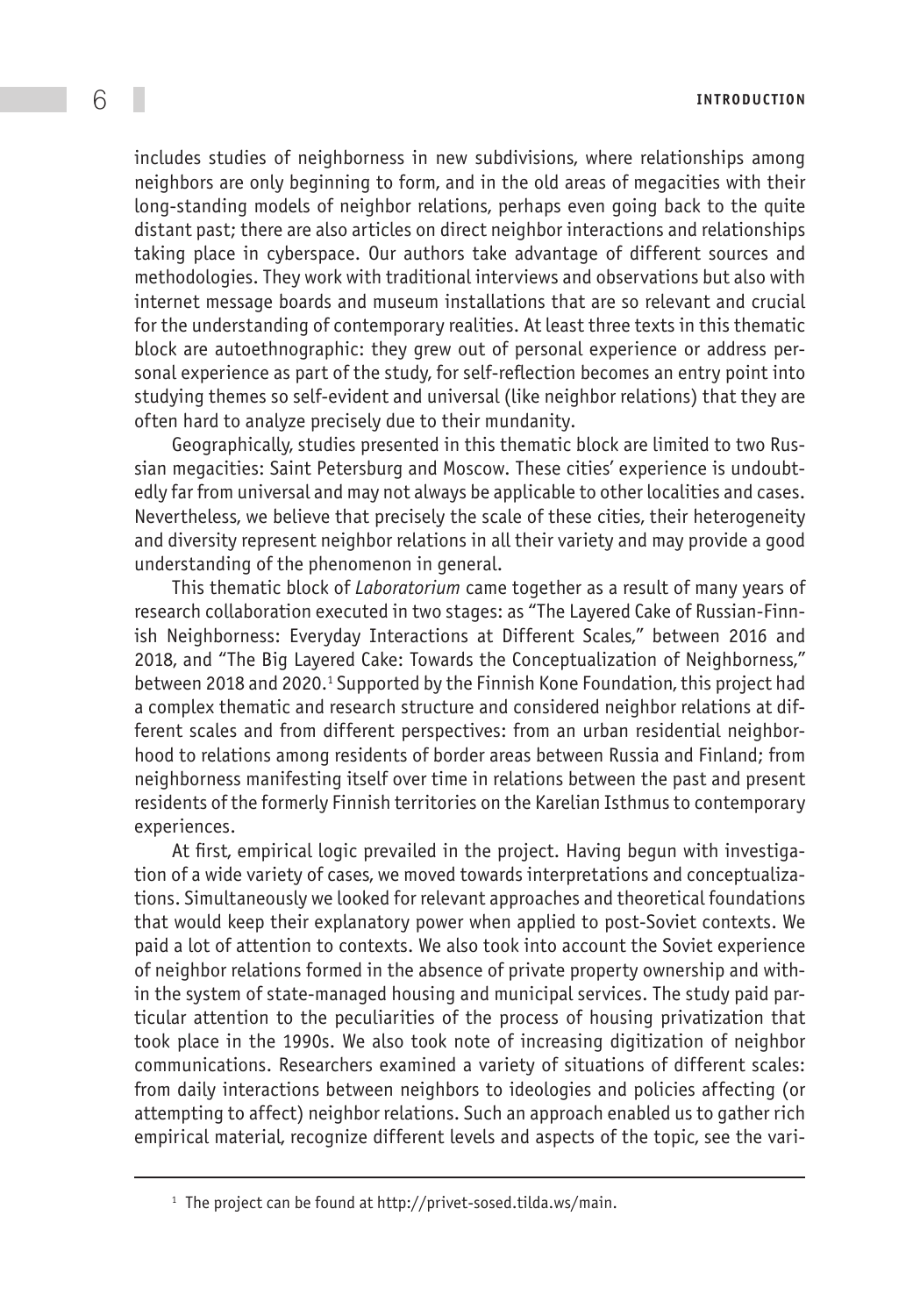ous assemblage points of neighborness, as well as discover a wide range of actors for whom neighborness becomes an object of influence.

Thus, in this thematic block we concentrate on residential neighbor relations in Russian megacities. The collection opens with texts based on empirical studies. Olga Gromasheva's article examines neighbor relations in new subdivisions of Kudrovo, a locality on the border of the city of Saint Petersburg and Leningrad Oblast. Kudrovo is a vivid example of neighbor relations combining online and offline interactions that are intertwined and inseparable from one another and form a new type of relations—a hybrid neighborness. Gromasheva relies on the actor-network theory and focuses on human and nonhuman actors by studying the role of local residents and digital infrastructure in neighbor relations. The article aims to shed light on the specifics and potential of digital neighborness, as well as their limitations and strategies to overcome them.

Liubov Chernysheva and Elvira Gizatullina's article continues with the theme of hybrid neighbor relations in new residential high-rises. These buildings' spatial organization is believed to be not conducive to interactions among neighbors; nevertheless, as this study shows, neighbor relations have not ceased to exist but transformed thanks to the incorporation of internet and mobile technologies. Using materials gathered through studying daily life in a large new subdivision, Severnaia Dolina (North Valley), in Saint Petersburg, the researchers lay bare the nature of modern neighborness. They describe its peculiar hybrid features, such as the twofold role of material environment and spatial proximity, hybridization of public spaces and neighborhood watch, anonymization and crowdsourcing, and customization of neighbor practices. The study adheres to the strategy of digital ethnography and draws on a series of interviews with residents of the subdivision and on evidence of their online communication via the social networking site VKontakte.

Elena Bogdanova turns to examining solidarization and collective actions by neighbors. This study concentrates on the collective strategy of taking care of public spaces in a historic apartment building in one of the districts of Saint Petersburg. The building residents' activity is analyzed through the lens of collective action theory and the concept of materiality. The study demonstrates that, although institutional premises exist for realization of a collective strategy of caring for public spaces in an apartment building, this collective strategy clashes with individuals' strategies for improving their personal living conditions. In today's Russia, neighbors' attempts to unite so as to solve communal problems turn out to be a risky proposition, the results of which are hard to predict. The study builds on the ethnography of everyday life and practices of daily interactions between neighbors, as well as in-depth interviews with residents and the materials of residents' complaints to the building's managing companies.

Olga Brednikova's essay looks at daily interactions of neighbors that enable the creation and maintenance of social networks and connections between people living side by side. Such interactions play a key role in fostering a community: people regularly meet face-to-face in public spaces and engage in various forms of communication. Interaction is actualized through practices of greeting each other and has a